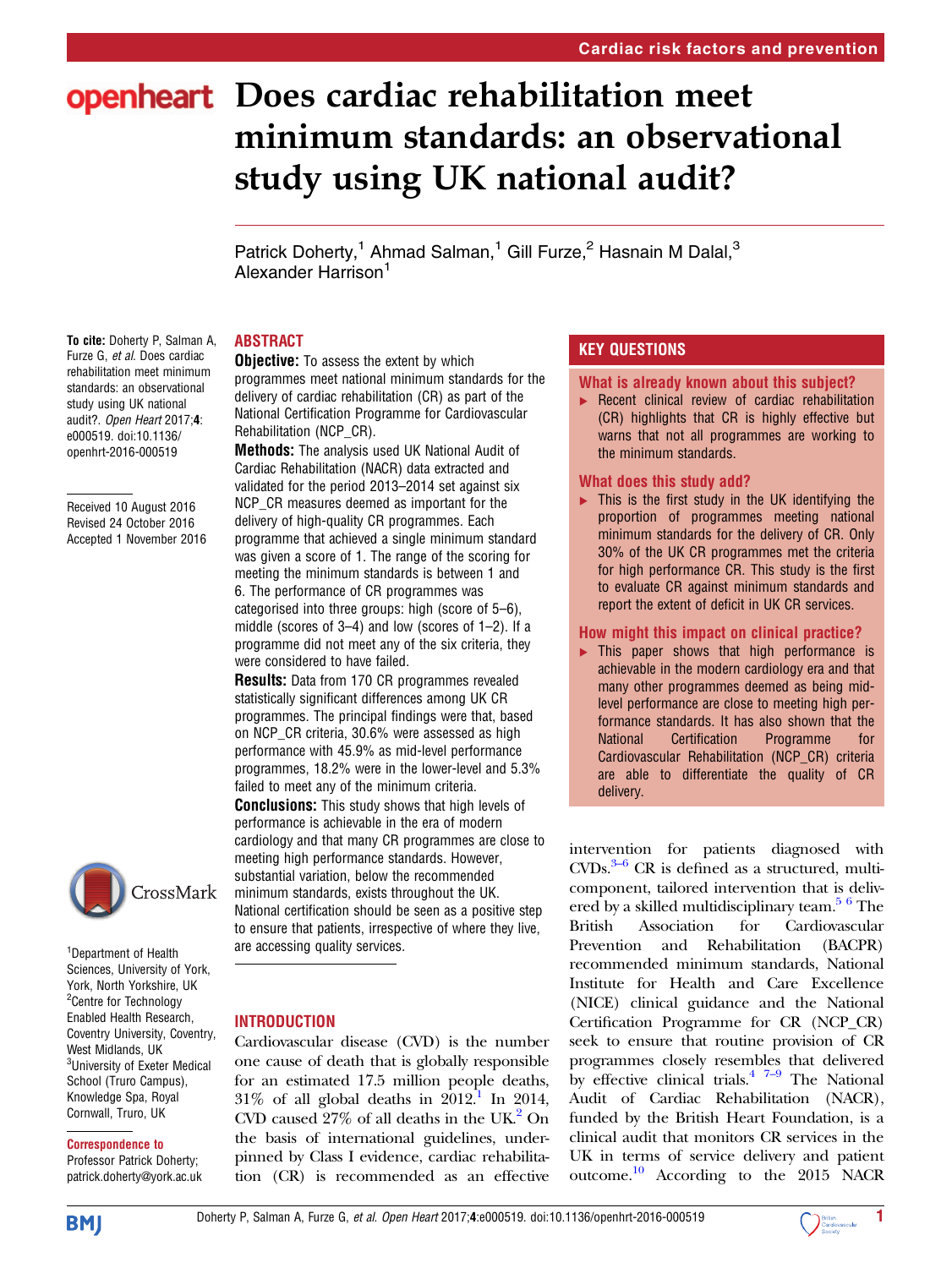report, the number of CR programmes delivering core CR in 2013–2014 was  $308<sup>10</sup>$  Numerous clinical trials and systematic reviews have shown the effectiveness of CR over the last  $20$  years.<sup>3 11</sup> The updated Cochrane review reported that CR is proved to reduce cardiovascular mortality, hospital admissions in addition to improving health-related quality of life.<sup>3</sup> On the other hand, the conclusion from the largest UK-based randomised controlled trial 'Rehabilitation after myocardial infarction trial (RAMIT)' of comprehensive CR in the modern era of medical management showed that CR does not reduce mortality or morbidity and has no beneficial effect on psychosocial well-being or lifestyle.<sup>[12](#page-4-0)</sup> RAMIT was included in the Anderson *et a*<sup> $\theta$ </sup> review alongside 62 other trials and did not alter the overall cardiovascular mortality benefit. The negative results of RAMIT appear to differ from those of the latest Cochrane reviews. The negative findings of this trial have also led to scepticism about the delivery of UK-based CR programmes.<sup>[13 14](#page-4-0)</sup> Moreover, a recent clinical review of CR published in the British Medical Journal highlights that CR is highly effective but warns that not all programmes are working to the minimum standards.<sup>11</sup> The NACR is committed to promoting and supporting quality service provision based on measurable indicators of successful delivery. The aim of this study was to assess the extent by which programmes meet national minimum standards for the delivery of CR.

## **METHODS**

#### Data collection

The analyses were conducted using individual patient data collected electronically by the UK NACR which has approval to collect anonymised patient data for a range of clinical variables.<sup>[15](#page-4-0)</sup> Data are collected under  $251$ approvals that are reviewed annually by the Health and Social Care information Centre (HSCIC). The audit is voluntary, collecting local programme-level data on the delivery of CR alongside patient-level data on patients who undergo CR in the UK, including details of the initiating event, treatment type, risk factors, medication, patient demographics and pre-CR clinical outcomes and post-CR clinical outcomes. The data from 1 April 2013 to 31 March 2014, which relates to the first year of the NCP\_CR minimum standards, have been validated and extracted to support this analysis. Patients were included in the analyses if they started CR, had been assessed at baseline and had follow-up data at an assessment post-CR. This observational study was reported following the guidelines of the Strengthening the Reporting of Observational Studies in Epidemiology (STROBE).

# Service delivery measures

The BACPR-NACR National Certification Programme for Cardiovascular Rehabilitation (NCP\_CR) aims to achieve a minimum level of service delivery across the UK and has clear guidance (available by emailing: education@bacpr.com) which is based on NACR patientlevel and programme-level data extracted as the  $NCP_C$ CR report.<sup>[9](#page-4-0)</sup> The latter was used in this study to assess whether a CR programme met the minimum service delivery standards. Within the NCP\_CR report, six field measures, deemed as important for defining the delivery of high-performance CR programmes, were used alongside 95% CI as the part of certification criteria derived from all three countries (England, Wales and Northern Ireland). The NCP\_CR minimum service delivery criteria used to define high-performance CR programmes was based on NICE guidance and national UK CR statistics (NACR 2015 report). The criteria included:

- ▸ offered to all priority groups (PG):
	- Myocardial infarction (MI)
	- Percutaneous coronary intervention (PCI)
	- Coronary artery bypass surgery (CABG)
	- Heart failure (HF)
- $\triangleright$   $\geq$ 69% of core CR patients with recorded assessment before starting formal CR programme (ax1)
- ▸ ≥49% of core CR patients (end of CR) with recorded assessment after completing CR programme (ax2)
- ▸ Median waiting time from referral to start (TRS) of CR—MI/PCI (TRS\_CR/MIPCI) was within 40 days
- ▸ Median waiting time from referral to start of CR— CABG (TRS\_CR/CABG) was within 54 days
- ▸ Median duration of CR programmes was 54 days for conventional delivery or 42 days where the Heart Manual (an evidence-based 6-week facilitated selfmanagement programme) was the sole method of delivery.<sup>16</sup><sup>17</sup>

# NCP\_CR scoring

Each programme that achieved a single minimum standard was given a score of 1. The range of the scores is between 1 and 6. The performance of CR programmes was categorised into three groups: high (scores of 5–6), middle (scores of 3–4) and low (scores of 1–2). If a programme did not meet any of the six criteria, they were considered to have failed.

# Statistical analysis

The analyses were conducted using IBM Statistical Package for Social Sciences (SPSS) software statistics V.23 (SPSS, Chicago, Illinois, USA). Analyses were conducted using all available data from CR programme centres across the UK, to minimise selection bias. Programmes have been aggregated to identify those who met the minimum criteria. Mean and frequency tables were generated to score the programmes according to the certification categories. A  $\chi^2$  test for association was conducted between meeting each minimum standard and where the programme sat in the performance group. Data were analysed by using one-way analysis of variance (ANOVA) test, which was conducted to determine whether the minimum criteria were different among performance groups. Games-Howell method was conducted while performing ANOVA for multiple comparisons. Partial  $\eta^2$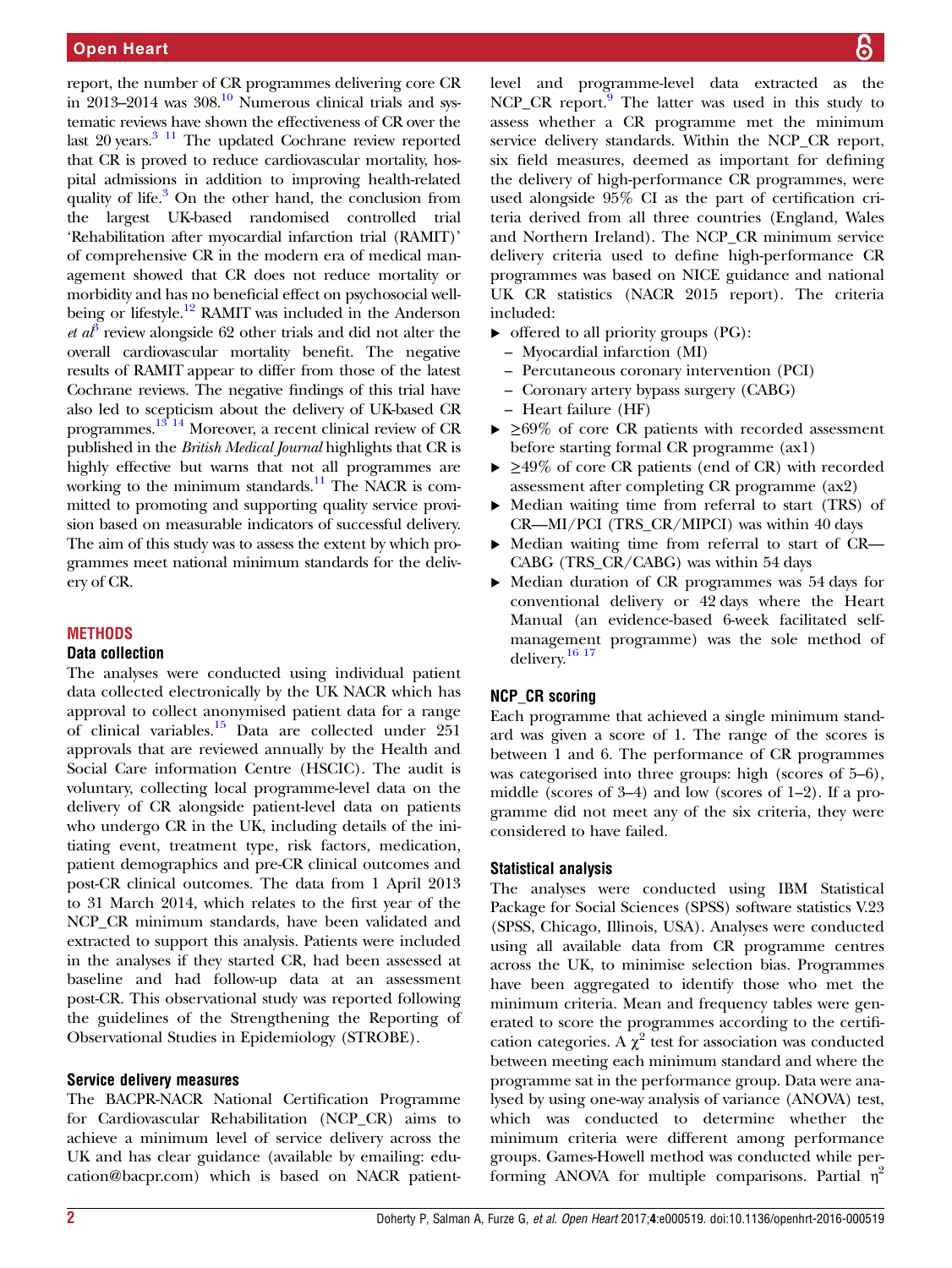|                              | <b>Table 1</b> Programme performance categories |    |                             |  |  |  |  |
|------------------------------|-------------------------------------------------|----|-----------------------------|--|--|--|--|
| <b>Programme performance</b> |                                                 |    |                             |  |  |  |  |
| rating                       |                                                 |    | <b>Frequency Percentage</b> |  |  |  |  |
| Poor                         |                                                 | 9  | 5.3                         |  |  |  |  |
| Low                          |                                                 | 31 | 18.2                        |  |  |  |  |
| Middle                       |                                                 | 78 | 45.9                        |  |  |  |  |
| High                         |                                                 | 52 | 30.6                        |  |  |  |  |

have been reported as an effect size. A value of  $p \leq 0.05$ was considered statistically significant.

## **RESULTS**

The analysis was derived from 170 CR programmes in the UK, of which  $52$   $(30.6\%)$  scored 5 or 6, so making them high-performance programmes. Middle performance programmes being the largest group accounting for 78 programmes (45.9%). However, 31 programmes (18.2%) were considered as low-performance programmes. Programme performance categories are presented in table 1.

15.9% was the percentage of programmes (27 programmes) who met all the minimum criteria. 84.1% of the programmes offering CR were below the scores required for meeting all minimum criteria.

The percentage of programmes that met each specific criterion is presented in figure 1.

Assessment 1 (ax1) was the largest percentage meeting field (72.4%) on the criteria while waiting time from referral to start (TRS) of CR—MI/PCI (TRS\_CR/ MIPCI) was the smallest percentage meeting field  $(49.4\%)$ .

The extent by which CR programmes met each minimum standard among performance categories varied significantly ([table 2](#page-3-0)). Ax1 is the highest minimum standard met among the low (51.6%), middle (71.8%) and high (98.1%) performance programmes. On the other hand, the lowest minimum performance category was for the types of patient priority groups included  $(9.7\%)$ , TRS\_CR/MIPCI  $(43.6\%)$  and Ax2

(84.6%) among low-performance, middle performance and high-performance programmes, respectively.

A  $\chi^2$  test for association was conducted between meeting each minimum standard and the three performance categories. All expected cell frequencies were >5. There was a statistically significant association between meeting each standard and performance categories, p<0.001 at all. There was moderate to strong association between meeting each standard and performance categories [\(table 2](#page-3-0)). The PG standard among performance categories had the largest association  $(\phi=0.62)$  while the duration of CR programme standard had the lowest association among all categories  $(\phi=0.37)$ .

A one-way ANOVA was conducted to determine whether the mean value of each of the five fields of the criteria (the five fields: % of ax1, % of ax2, median waiting TRS\_CR/MIPCI, median waiting TRS\_CR/ CABG and median duration) were different among performance categories. [Table 3](#page-3-0) shows that the average of the standards in the low-performance programmes was statistically and significantly different to either the middle performance or high-performance programmes. When comparing the average standards in each group, every standard in the low-performance programmes was outside the criteria. This differed to the middle performance programmes, where some standards were met such as the assessments but both referral times were outside of the boundaries. The high-performance programmes averages all sat within the boundaries.

The effect sizes (partial  $\eta^2$ ) were largest for median waiting time from referral to start CR programme for MIPCI (TRS\_CR/MIPCI) and CABG (TRS\_CR/CABG) (0.19 and 0.12, respectively) while duration had the lowest effect size (0.04).

#### DISCUSSION

There were 170 CR programmes pooled from the patient-level NACR data to identify those who met the minimum standards of the NCP\_CR. Statistically significant differences were found among UK CR programmes regarding meeting the minimum standards in terms of



Figure 1 Percentage of total CR programmes meeting and not meeting each of the six fields of the minimum criteria. CR, cardiac rehabilitation.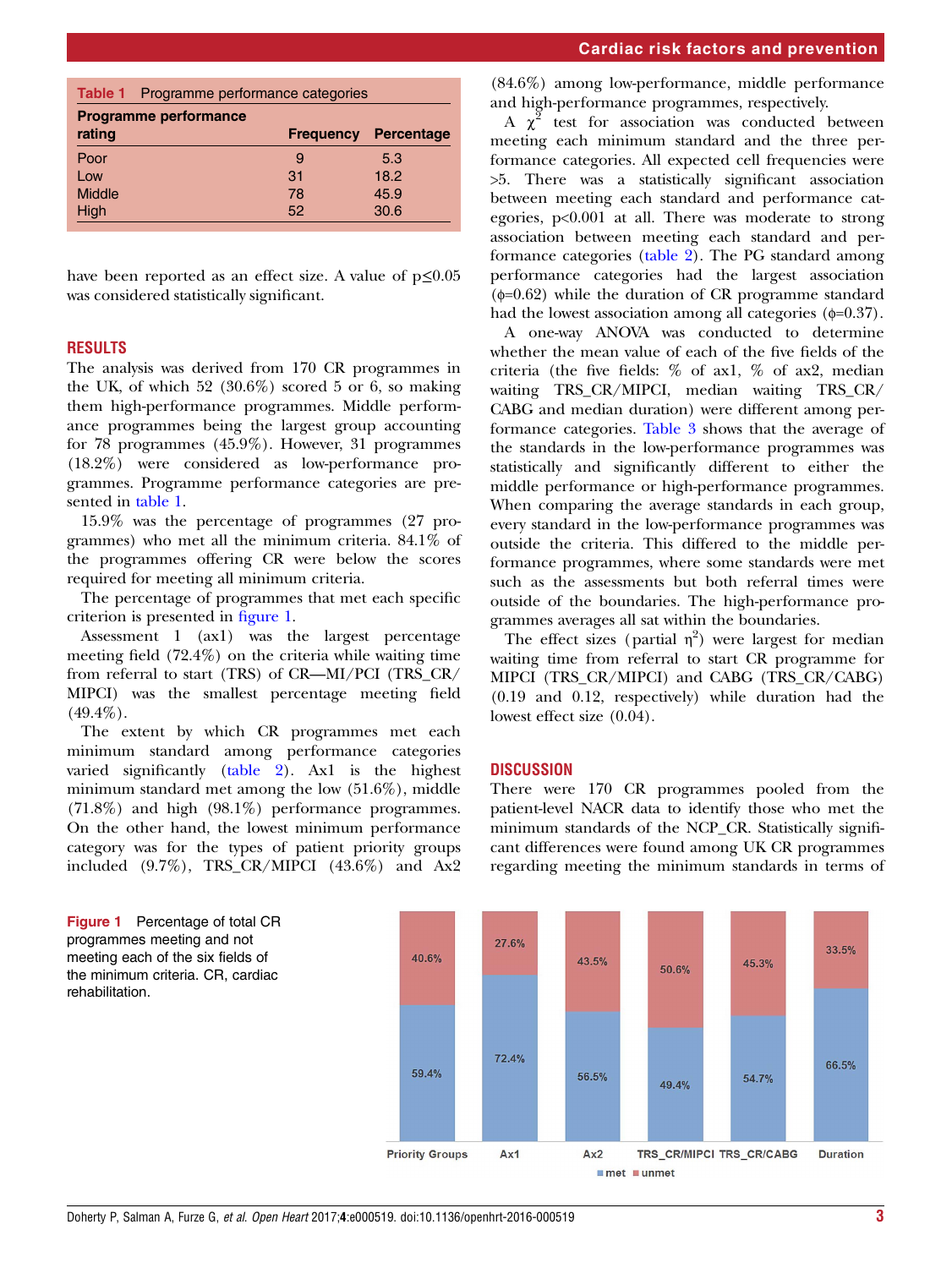<span id="page-3-0"></span>

| <b>Minimum standard</b> | Low $(31)$  | Middle (78)   | <b>High (52)</b> | <b>Cramer's V</b> |
|-------------------------|-------------|---------------|------------------|-------------------|
| <b>PG</b>               | 3(9.7%)     | 48 (61.5%)    | 50(96.2%)        | $0.62*$           |
| Ax1                     | 16(51.6%)   | 56 (71.8%)    | 51(98.1%)        | $0.39*$           |
| Ax2                     | 7(22.6%)    | 45 (57.7%)    | 44 (84.6%)       | $0.44*$           |
| TRS_CR/MIPCI            | $4(12.9\%)$ | 34(43.6%)     | 46 (88.5%)       | $0.55*$           |
| TRS_CR/CABG             | 7(22.6%)    | 38 (48.7%)    | 48 (92.3%)       | $0.52*$           |
| <b>Duration</b>         | 14 (45.2%)  | 51 $(65.4\%)$ | 48 (92.3%)       | $0.37*$           |

TRS\_CR/MIPCI, median waiting time from referral to start (TRS) of CR—MI/PCI.

delivery of CR in the UK. The principal finding of this study was that, based on the NACR data from 2013 to 2014, only 15.9% (27 programmes out of 170 UK CR programmes) met all the minimum standards included in the NCP CR report.<sup>[10](#page-4-0)</sup> This result depends on the use of the more lenient interpretation of the report, where we used the 95% CI of the annual averages of the minimum standards. Using the 95% CI increases the data range for meeting a particular minimum standard. Previously, CR programmes were required to meet a particular data cut-point for the majority of the standards within the NCP\_CR report. If this latter method had still been in place, fewer programmes would be classed as high performance. This finding agrees with the warning, given in the recent clinical review of CR published in the British Medical Journal, that not all CR programmes are working to the minimum standards. $11$  The results of this study demonstrate the huge variation in meeting the minimum standards among CR programmes. Also, the analysis showed that, within low-performance groups, CR is being delivered later than recommended, not offered for the PG, not underpinned by preassessment and postassessment and is shorter in duration than the recommended minimum standards suggested by the BACPR, NICE service CR commissioning guide and NICE clinical guidance  $172<sup>47</sup>8$  Our analysis showed that a large proportion of the variance in the performance groups (38.44% and 19%, respectively) was associated with the minimum standards for offering CR to PG, and with the time from referral to CR start

among MI/PCI patients. Despite having tariff-based National Health Service funding and NICE clinical guidelines which define the service specification for the delivery of CR, this study showed that the performance of programmes in the UK varies significantly in terms of meeting the recommended minimum standards. This study is the only UK-specific study that identifies the proportion of programmes meeting national minimum standards for the delivery of CR. This study accounted for six service indicator measures that form part of the NCP\_CR report.

This paper shows that high performance is achievable in the modern cardiology era and that many other programmes deemed as being midlevel performance are close to meeting high performance standards. However, substantial unacceptable variation, below the accepted minimum standards, exists. This paper has shown that NCP\_CR criteria are able to differentiate the quality of CR delivery and our findings thus support national certification is a positive step to ensuring that patients, irrespective of where they live, are accessing quality services.

# **LIMITATIONS**

The use of an observational approach based on routinely collected patient data is a strength in respect of showing what happens in the real-world, but retrospective observational studies have known limitations in terms of data capture and quality. There are 308 CR programmes in the UK, according to the 2015 NACR

| <b>Table 3</b> ANOVA with post hoc results among performance categories |          |             |                           |        |                    |  |  |  |
|-------------------------------------------------------------------------|----------|-------------|---------------------------|--------|--------------------|--|--|--|
| <b>Minimum standard</b>                                                 | Low (26) | Middle (78) | <b>High (52)</b>          | (Sig.) | <b>Effect Size</b> |  |  |  |
| Ax1                                                                     | 68.45%*  | 76.42%†     | 89.44%*, †                | 0.000  | 0.09               |  |  |  |
| Ax2                                                                     | 41.05%*  | 52.25%+     | $63.98\%$ <sup>*</sup> .1 | 0.001  | 0.09               |  |  |  |
| <b>TRS CR/MIPCI</b>                                                     | 54.39‡   | 42.94‡      | 31.32‡                    | 0.000  | 0.19               |  |  |  |
| TRS_CR/CABG                                                             | 61.85*   | 55.61†      | $41.99^*$ , †             | 0.000  | 0.12               |  |  |  |
| <b>Duration</b>                                                         | $57.59*$ | 64.56       | 70.33*                    | 0.031  | 0.04               |  |  |  |

Ax1, assessment 1; Ax2, assessment 2; TRS\_CR/CABG, median waiting time from referral to start of CR—CABG; TRS\_CR/MIPCI, median waiting time from referral to start (TRS) of CR—MI/PCI.

\*Post hoc significance between low-performance and high-performance groups, p≤0.05.

†Post hoc significance between middle performance and high-performance groups, p≤0.05.

‡Post hoc significance among low-performance, middle performance and high-performance groups, p≤0.05.

 $*p<0.001$ .